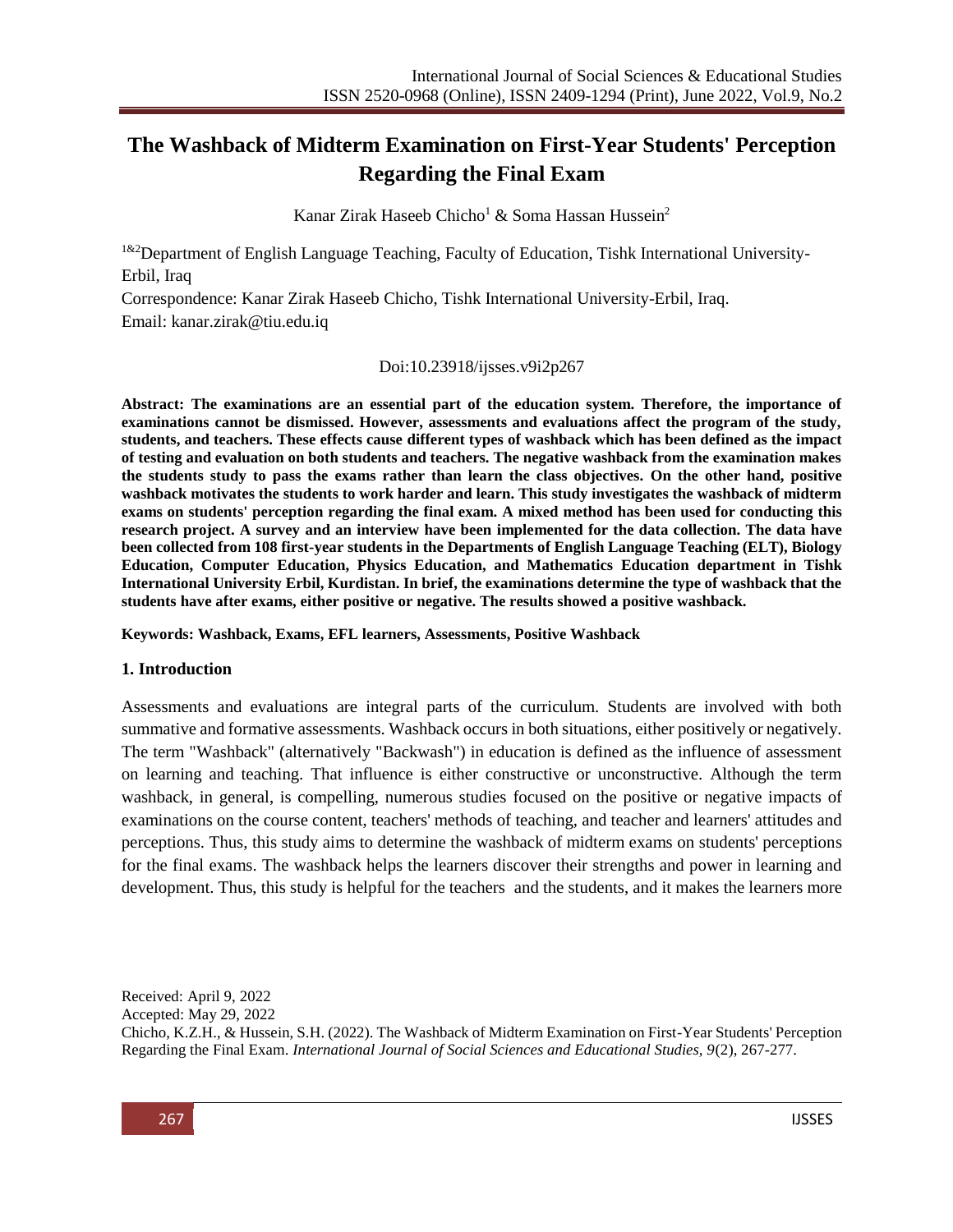mindful. Additionally, the teachers will be more familiar about their learners' perceptions. Then they can prepare the assessment tool and teaching facilities accordingly.

The research hypothesis is that the midterm exam makes the learners demotivated to study more for final, and it is making them feel more anxious about their finals.

This study was conducted based on the following inquiries:

- 1. How does washback change the students' perceptions regarding finals?
- 2. What type of washback do the students have after doing their midterm examinations?
- 3. Which type of the washback do first year students in education faculty have?

### **2. Literature Review**

### **2.1 Definition of Washback**

The term washback has been valued in the field of applied linguistics. According to Collins dictionary, washback is an "unpleasant after-effect of an event or situation. Wall (1997) distinguished between "test impact" and "test washback. "The term "test impact" refers to the effects of exams on the classroom, curriculum, educational system, and schools. However, the "test washback" refers to examination effects on only teaching and learning.

Additionally, many scholars have defined washback in different ways. For (Messick, 1996), defining washback is problematic. He stated that defining washback is critical for positive or negative washback. The term washback has been defined by scholars, researchers, and language examiners. They stated that washback is a dimension of impact on the context of education (Hamp-Lyons 1997). Other testers put the washback and impact in separate notions. In brief, washback is the psychological response to assessment and evaluation because it focuses on learning and teaching. The teachers and the students need to take benefit from it. In other words, washback should not be destructive (Cheng, 2005).

# **2.2 The Origin of Washback**

Thirty years ago, the term washback was defined by Alderson in 1986. He emphasized that washback is distinct, and it is an emerging area, it should be focused on, and attention needs to be paid to it. In addition, he discussed that the impact of the test needs to be taken into consideration. Morrow 1986 extended the usage of washback validity. For him, washback validity is the relation between the tests and teaching and learning.

# **2.3 Types of Washback**

This section explores positive and negative washback in terms of both the classroom setting and the educational/political system. Mainly, washback is classified into two main types: Positive and negative, based on whether it has advantages or disadvantages for education (Hughes, 1989). This section describes the two significant types of washback.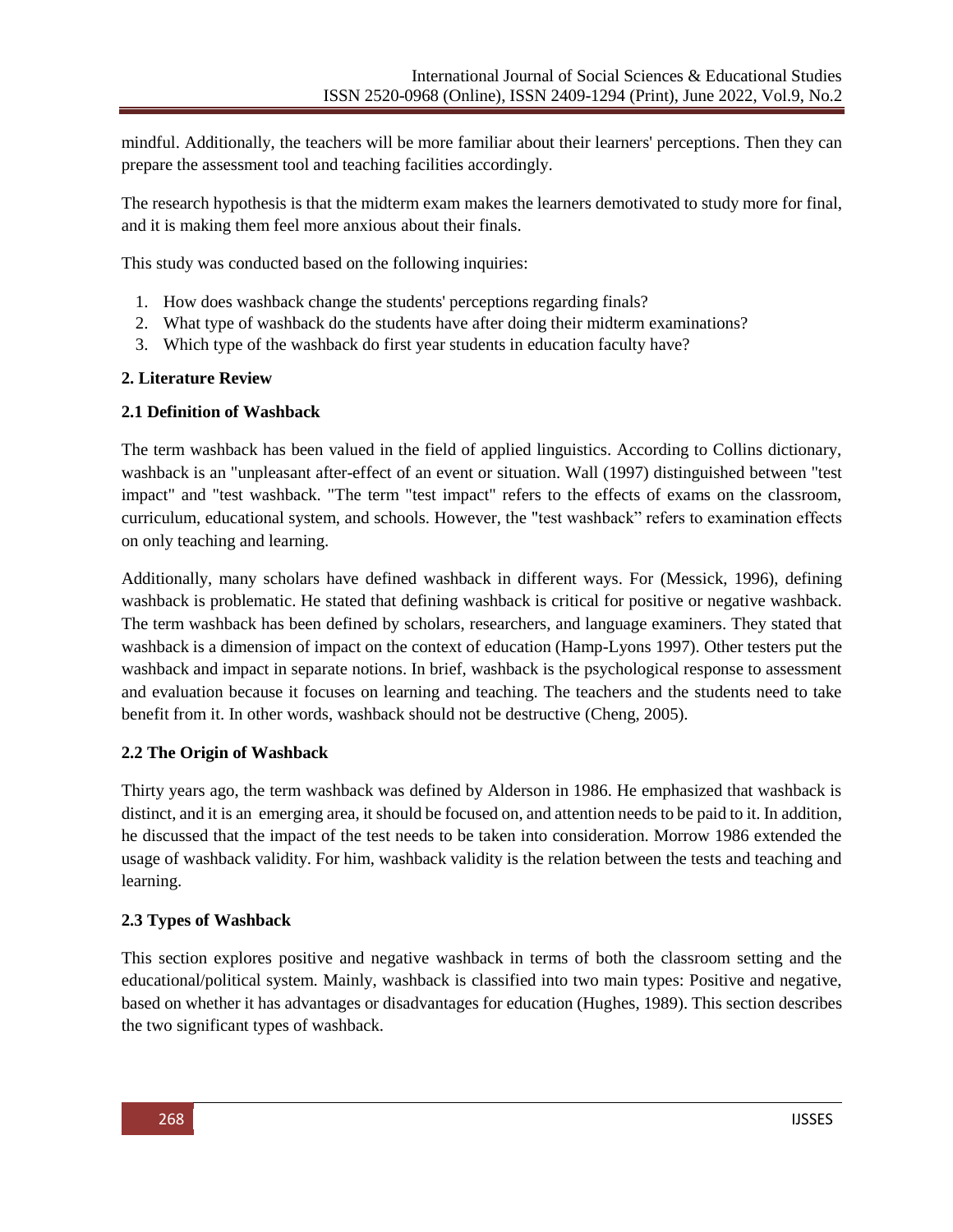# **2.3.1 Positive Washback**

In positive washback, the teachers and the learners are encouraged to achieve their goals and objectives (Anderson & Wall, 1993). Good tests are used as helpful teaching and learning activities. In a syllabus, innovative and creative tests can inspire learners to develop and improve (Davis, 1985). Thus, positive washback has been recommended by scholars. In brief, positive washback motivates students in the classroom.

# **2.3.2 Negative Washback**

If tests fail to reflect learning principles, it is mainly considered to have a negative washback (Cheng, Curitis & Watanabe, 2008). Furthermore, if those tests that teachers do with their students leave a negative rial on their students and lead the teachers to use an old-fashioned and ineffective way of teaching, they are also considered to have negative washback (Loumbourdi, 2013). Lombardi has defined negative washback as following "the real purpose of using a test is neglected, and instead, it becomes the most important part of the teaching and learning process" (2013). This kind of washback may be intentional or unintentional. One of the main effects that negative washback is associated with is the anxiety of both teachers and the students. Loumbourdi (2013) stated that students that have not felt anxious about their exams feel the anxiety about the exams after taking them.

### **2.4 Effects of Washback on Students and Teachers**

The scholar has defined test impact as the effect of the test on the individuals (Cheng, Curitis & Watanabe, 2008). Many scholars in their books stated that the washback of tests affects both teachers and students in different ways, either negative or positive. The negative washback affects the teachers when they try to change their teaching strategies to ways that only teach for testing and getting marks in the exams. Positive washback affects the teachers so that it will let the teachers have broader ideas about teaching and testing. Furthermore, to use testing to learn, not for passing the exams. As for students', positive washback lets the students be more eager for learning and studying, not for passing the exams, and vice versa for negative washback.

### **3. Methodology and Setting**

This study focuses on the washback of midterm exams on students' perception of the final exams. A mixed-method has been used for collecting data. The mixed-method was implemented in a wide range of roles to investigate, and there is an international interest in combining quantitative and qualitative methods into a single method (Cathain, 2007). An online survey was constructed and shared via Google Forms. Additionally, a structured interview has been conducted to ask about the students' opinions about the washback of the midterm exam. The setting of this study is Tishk International University, located in Erbil-Kurdistan, Iraq.

# **3.1 Participants**

The participants were first-year students from Tishk International University-Education Faculty-Mathematics, Computer, Biology and Physics and English Language Teaching (ELT) departments. One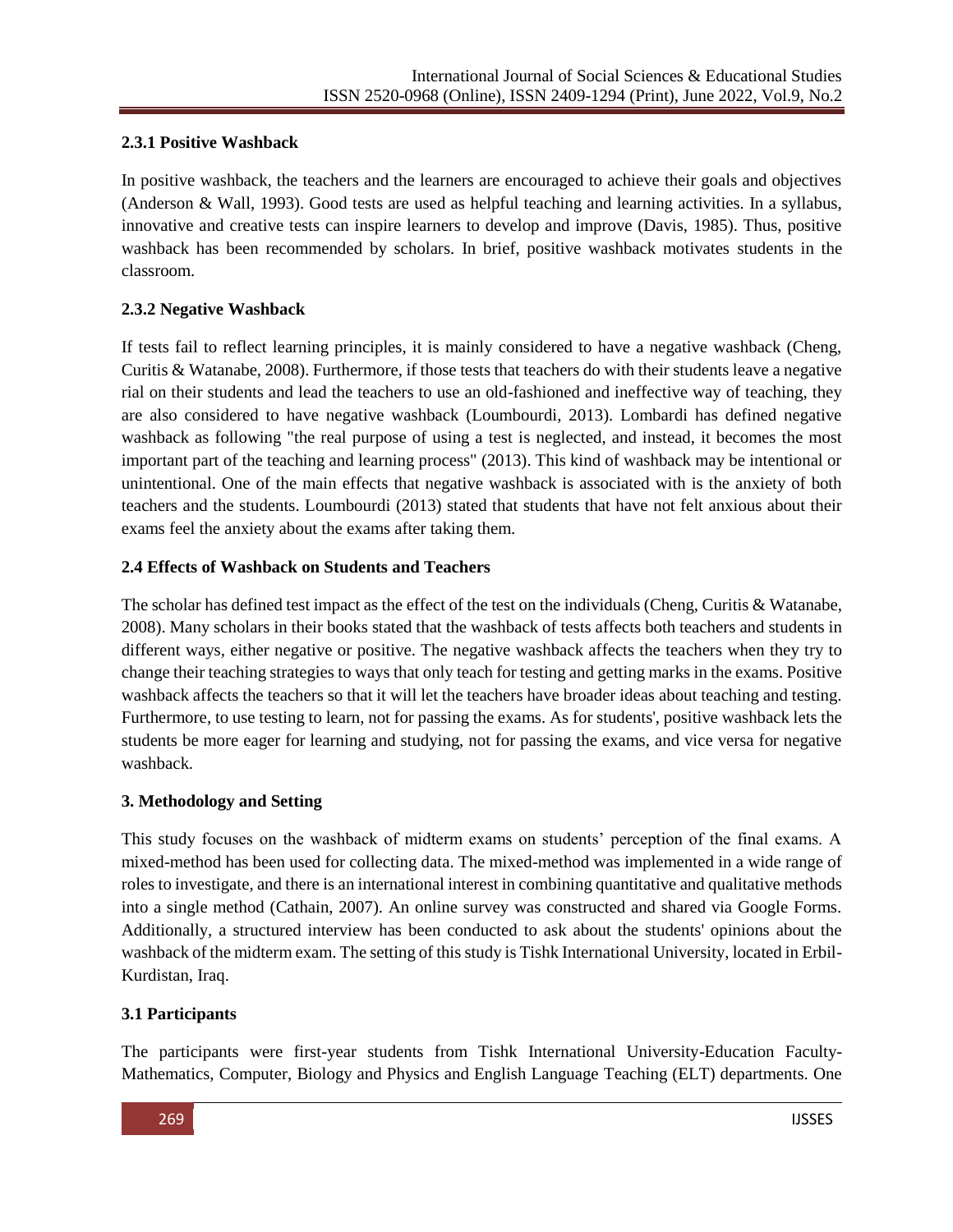hundred and eight students had responded to the survey. Forty-two of them were males, and sixty-six of them were females. Fifty-two of them were between 16-and 18 years old, and forty-nine were between 20 and 23 years old. Seven of them were between 24-and 26. Fourteen of the students study in the Physics education department. Fifteen of them were studying in the Mathematics Education Department.

Furthermore, there are twenty students who study at Computer Education department. Twenty-six of them are Biology students, and thirty-three are in the ELT department. They finished with their midterm exams and were approaching the final exams. The ethical issues were considered, and the students responded to the surveys voluntarily. Their responses do not affect their grades, and their identification will be anonymous.

# **3.2 Survey Description**

Google Forms were used to construct the survey. The questions were constructed by the inspiration of previous literature. The researchers prepared eleven questions. Demographic questions such as age, department, and gender were a part of the questions. "Demographic questions in a survey allow researchers to gain background information on their participants" (Driscoll, 2011, p.156). Eight more questions followed the demographic questions. These questions were asked in two different forms: multiple choice and a Likert scale. These questions provided options that ranged from strongly disagree to strongly agree. The range of the Likert scale was (1-10) points. The results of this survey were analysed by IBM SPPS program V.28.

# **3.3 Interview Description**

The second method of data collection in this study is an interview. The researchers interviewed the students via CAPI (computer-assisted personal interview). It allows the researchers to analyse the data faster (Salmons, 2009). An open-ended question was asked to gather the interviewees' opinions regarding the washback of the midterm exam towards the final. The question had been constructed to find out the students' ideas about the change that midterm exams caused them for their finals.

# **4.1 Survey Results**

This study aimed to determine the types of washback that foundation year students have after midterms. The survey resulted in some data that will be mentioned in this chapter. As mentioned in chapter three, these results have been analysed by IMB SPSS program version 28.

| Table 1: Reliability statistics |  |  |
|---------------------------------|--|--|
|---------------------------------|--|--|

| Cronbach's | Cronbach's Alpha Based on | N of Items |
|------------|---------------------------|------------|
| Alpha      | <b>Standardized Items</b> |            |
| 041        | $-312$                    |            |

First of all, to ensure the internal consistency of the survey, the researchers conducted a Cronbach's Alpha test. The test results showed .041 internal consistencies. This reliability test is considered one of the goodreliability scores.

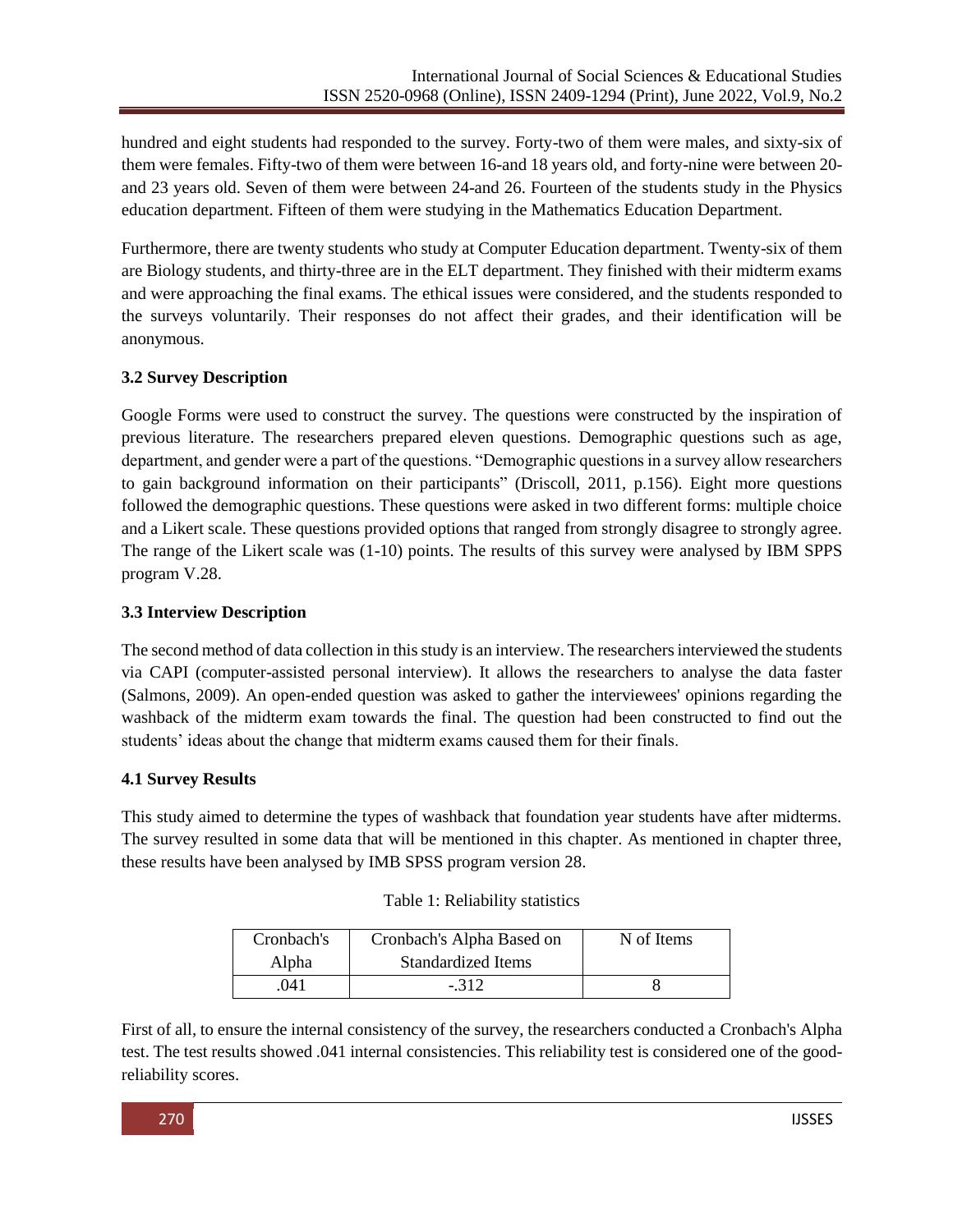|                                                                              |     | Mean | Std.      |  |
|------------------------------------------------------------------------------|-----|------|-----------|--|
|                                                                              | N   |      | Deviation |  |
| My participation changed for better after doing my<br>midterm examinations.  | 108 | 3.67 | .832      |  |
| I have a better feeling about my final after midterm<br>exams.               | 108 | 3.95 | .790      |  |
| I feel worse about my finals after doing midterms.                           | 108 | 1.98 | .820      |  |
| I feel anxious about my finals because of the midterm.                       | 108 | 2.94 | 1.096     |  |
| I feel less anxious about my finals because of the<br>midterm.               | 108 | 3.06 | .926      |  |
| I feel motivated to do better in my finals because of my<br>midterm exams.   | 108 | 3.88 | .794      |  |
| I feel demotivated to do better in my finals because of my<br>midterm exams. | 108 | 2.16 | .987      |  |
| Valid N (listwise)                                                           | 108 |      |           |  |

The descriptive statistics (mean test) show that the highest and lowest means score goes to the questions that ask the students about their feelings toward final exams after doing their midterm exams. The highest mean score goes to question number two, asking the students about their feelings and changing to better their final exam questions after doing their midterm exam. The mean results of a 3.95 score indicate that most students feel better about finals after their midterms. The lowest mean score is 1.98, indicating that the students disagreed with the statement (I feel worse about my finals after midterms.). Figures in the following pages better interpret these results.



Figure 1: My participation changed to better after doing my midterm examinations

The students across all of the Education departments have changed their attitudes regarding their participation in daily classes after they have gone through their midterms. As shown in Figure 4, the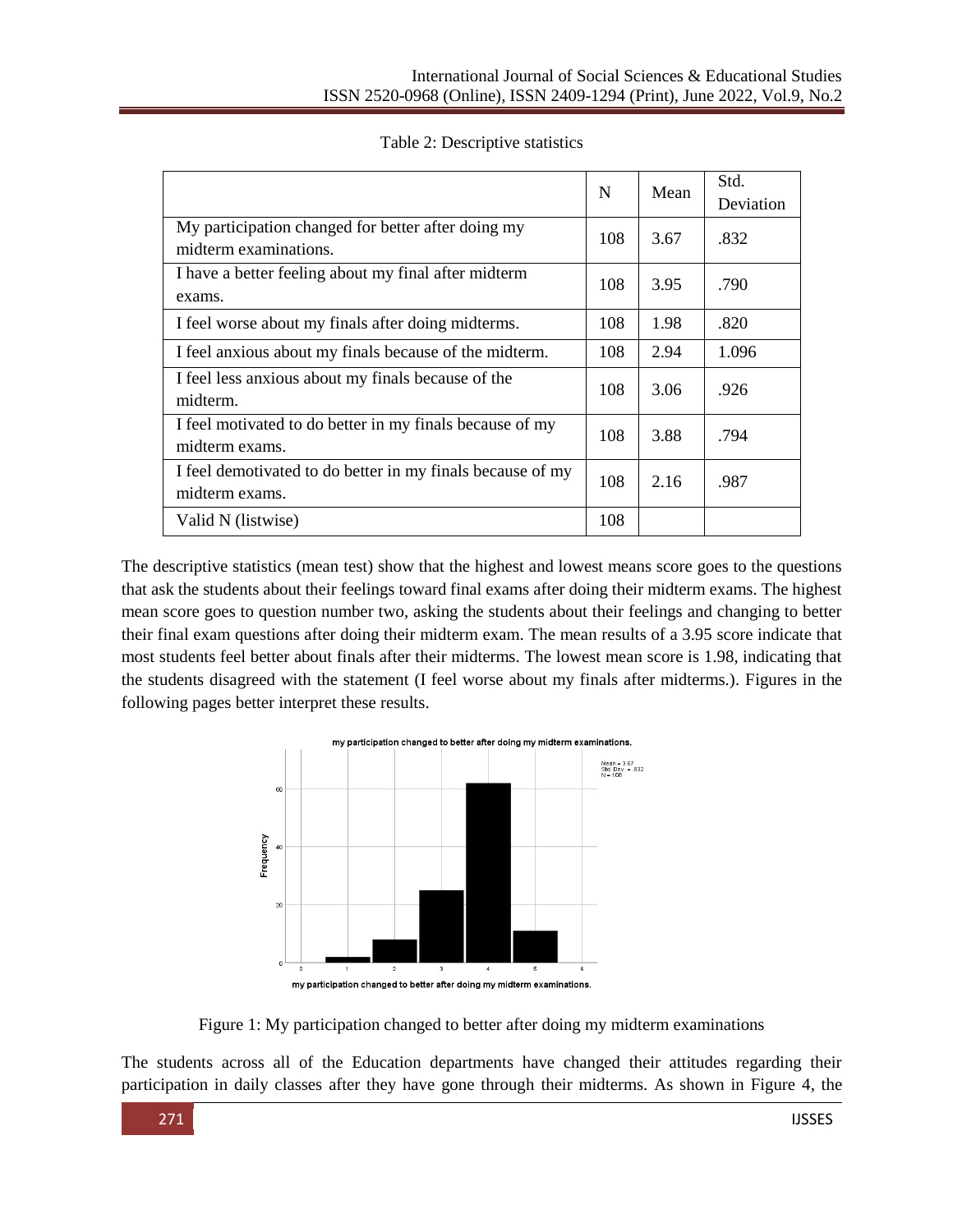students felt a positive change in their participation levels after their midterm examinations by more than 60%.



Figure 2: I feel worse about my finals after doing midterms



Figure 3: I have a better feeling about my final after midterm exams

The students' responses showed the same positive manner about their participation. Figures (2 and 3) show a positive change in students' feelings, and both figures show an alignment with each other. In Figure 4, the students disagreed with the statement that states (I feel worse about my finals after doing midterms.) on the other hand, in Figure 5, the students agreed with the statement that states (I have a better feeling about my final after midterm exams.). Their data declares that more than 60% percent of the students feel better after their midterms regarding their finals.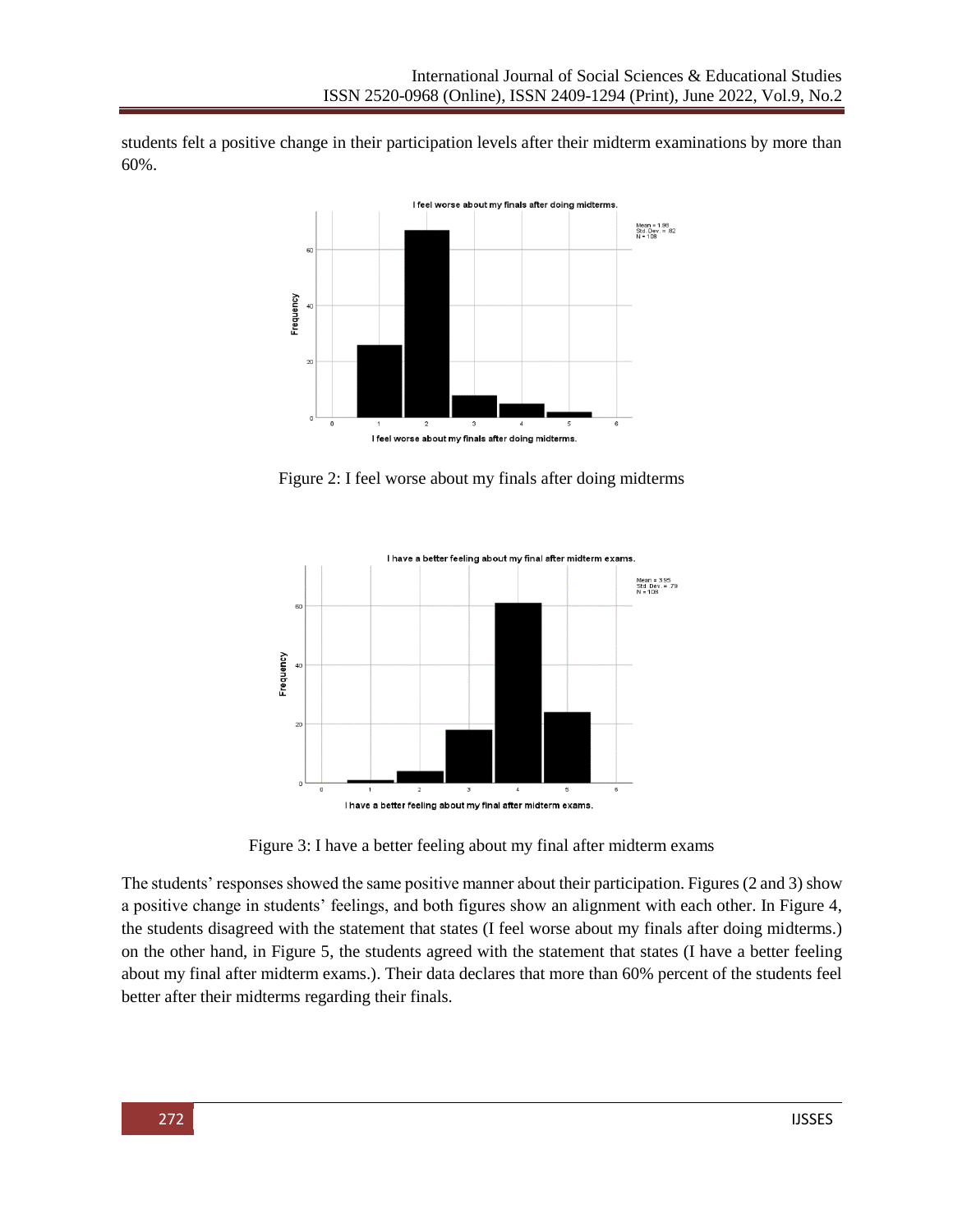|              |                |                       | department     |                |                |                | Total          |                |
|--------------|----------------|-----------------------|----------------|----------------|----------------|----------------|----------------|----------------|
|              |                |                       | ELT            | Biology        | Physics        | Math           | Computer       |                |
| How          | 1              | Count                 | $\mathbf{1}$   | $\overline{0}$ | $\overline{0}$ | $\mathbf{1}$   | $\overline{2}$ | $\overline{4}$ |
| anxious are  |                | % Within How          | 25.0           | 0.0            | 0.0            | 25.0           | 50.0           | 100.0          |
| you about    |                | anxious are you       | $\%$           | $\%$           | $\%$           | $\%$           | $\%$           | $\%$           |
| your finals? |                | about your finals.    |                |                |                |                |                |                |
|              | $\overline{2}$ | Count                 | 3              | $\overline{2}$ | $\mathbf{1}$   | $\mathbf{1}$   | $\mathbf{1}$   | 8              |
|              |                | % Within How          | 37.5           | 25.0           | 12.5           | 12.5           | 12.5           | 100.0          |
|              |                | anxious are you       | $\%$           | $\%$           | $\%$           | $\%$           | $\%$           | $\%$           |
|              |                | about your finals.    |                |                |                |                |                |                |
|              | 3              | Count                 | $\overline{0}$ | $\mathbf{1}$   | $\overline{0}$ | $\mathbf{1}$   | $\mathbf{1}$   | $\overline{3}$ |
|              |                | % Within How          | 0.0            | 33.3           | 0.0            | 33.3           | 33.3           | 100.0          |
|              |                | anxious are you       | $\%$           | $\%$           | $\%$           | $\%$           | $\%$           | $\%$           |
|              |                | about your finals.    | $\overline{4}$ | $\overline{4}$ | $\overline{0}$ | $\overline{0}$ | $\mathbf{1}$   | 9              |
|              | $\overline{4}$ | Count<br>% Within How | 44.4           | 44.4           |                |                | 11.1           | 100.0          |
|              |                | anxious are you       | $\%$           | $\%$           | 0.0<br>$\%$    | 0.0<br>$\%$    | $\%$           | $\%$           |
|              |                | about your finals.    |                |                |                |                |                |                |
|              | 5              | Count                 | 11             | $\overline{2}$ | $\overline{3}$ | $\overline{4}$ | $\overline{4}$ | 24             |
|              |                | % Within How          | 45.8           | 8.3            | 12.5           | 16.7           | 16.7           | 100.0          |
|              |                | anxious are you       | $\%$           | $\%$           | $\%$           | $\%$           | $\%$           | $\%$           |
|              |                | about your finals.    |                |                |                |                |                |                |
|              | 6              | Count                 | $\overline{1}$ | $\overline{2}$ | $\overline{1}$ | $\overline{0}$ | 5              | 9              |
|              |                | % Within How          | 11.1           | 22.2           | 11.1           | 0.0            | 55.6           | 100.0          |
|              |                | anxious are you       | $\%$           | $\%$           | $\%$           | $\%$           | $\%$           | $\%$           |
|              |                | about your finals.    |                |                |                |                |                |                |
|              | $\tau$         | Count                 | $\overline{2}$ | 3              | 1              | 3              | $\mathbf{1}$   | 10             |
|              |                | % Within How          | 20.0           | 30.0           | 10.0           | 30.0           | 10.0           | 100.0          |
|              |                | anxious are you       | $\%$           | $\%$           | $\%$           | $\%$           | $\%$           | $\%$           |
|              |                | about your finals.    |                |                |                |                |                |                |
|              | 8              | Count                 | $\overline{2}$ | 6              | $\overline{2}$ | $\overline{4}$ | $\mathbf{1}$   | 15             |
|              |                | % Within How          | 13.3           | 40.0           | 13.3           | 26.7           | 6.7            | 100.0          |
|              |                | anxious are you       | $\%$           | $\%$           | $\%$           | $\%$           | $\%$           | $\%$           |
|              |                | about your finals.    |                |                |                |                |                |                |
|              | 9              | Count                 | $\mathbf{0}$   | $\mathbf{1}$   | $\overline{2}$ | $\mathbf{0}$   | $\overline{0}$ | $\overline{3}$ |

# Table 3: How anxious are you about your finals? \* Department Crosstabulation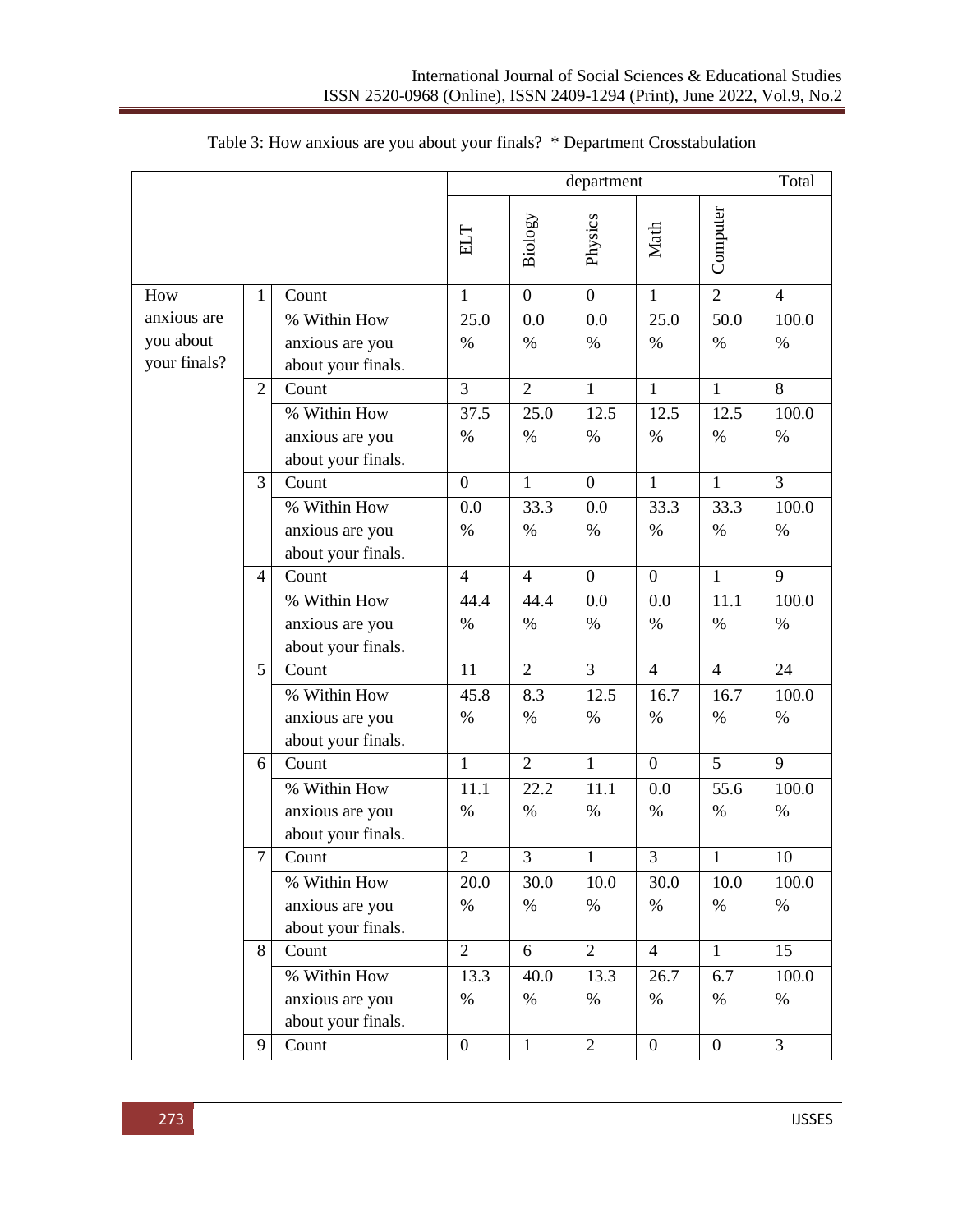|       |   | % Within How       | 0.0  | 33.3          | 66.7 | 0.0  | 0.0  | 100.0 |
|-------|---|--------------------|------|---------------|------|------|------|-------|
|       |   | anxious are you    | $\%$ | $\frac{0}{0}$ | %    | %    | $\%$ | $\%$  |
|       |   | about your finals. |      |               |      |      |      |       |
|       |   | Count              | 9    | 3             | 4    |      | 6    | 23    |
|       | U | % Within How       | 39.1 | 13.0          | 17.4 | 4.3  | 26.1 | 100.0 |
|       |   | anxious are you    | %    | $\frac{0}{0}$ | $\%$ | %    | %    | $\%$  |
|       |   | about your finals. |      |               |      |      |      |       |
| Total |   | Count              | 33   | 24            | 14   | 15   | 22   | 108   |
|       |   | % Within How       | 30.6 | 22.2          | 13.0 | 13.9 | 20.4 | 100.0 |
|       |   | anxious are you    | %    | $\%$          | $\%$ | %    | $\%$ | $\%$  |
|       |   | about your finals. |      |               |      |      |      |       |

International Journal of Social Sciences & Educational Studies ISSN 2520-0968 (Online), ISSN 2409-1294 (Print), June 2022, Vol.9, No.2

The researchers used the Crosstab test to indicate the interaction between two variables: the student's anxiousness level from one to ten scale and their departments. For example, the percentage level of anxiousness in the ELT and Biology departments is 44.4%, which means they are not highly anxious about their final exams. The third department, the Physics department, had the highest anxiousness regarding their finals with a 66.7% score, meaning they were more anxious than the other departments. Moreover, the Mathematics Education Department had 55.6% scores, meaning they are reasonably anxious about their final. The last department with the lowest level of anxiousness is the Computer Education department, which has a 33.3% score.



Figure 4: I feel demotivated to do better in my finals because of midterm exams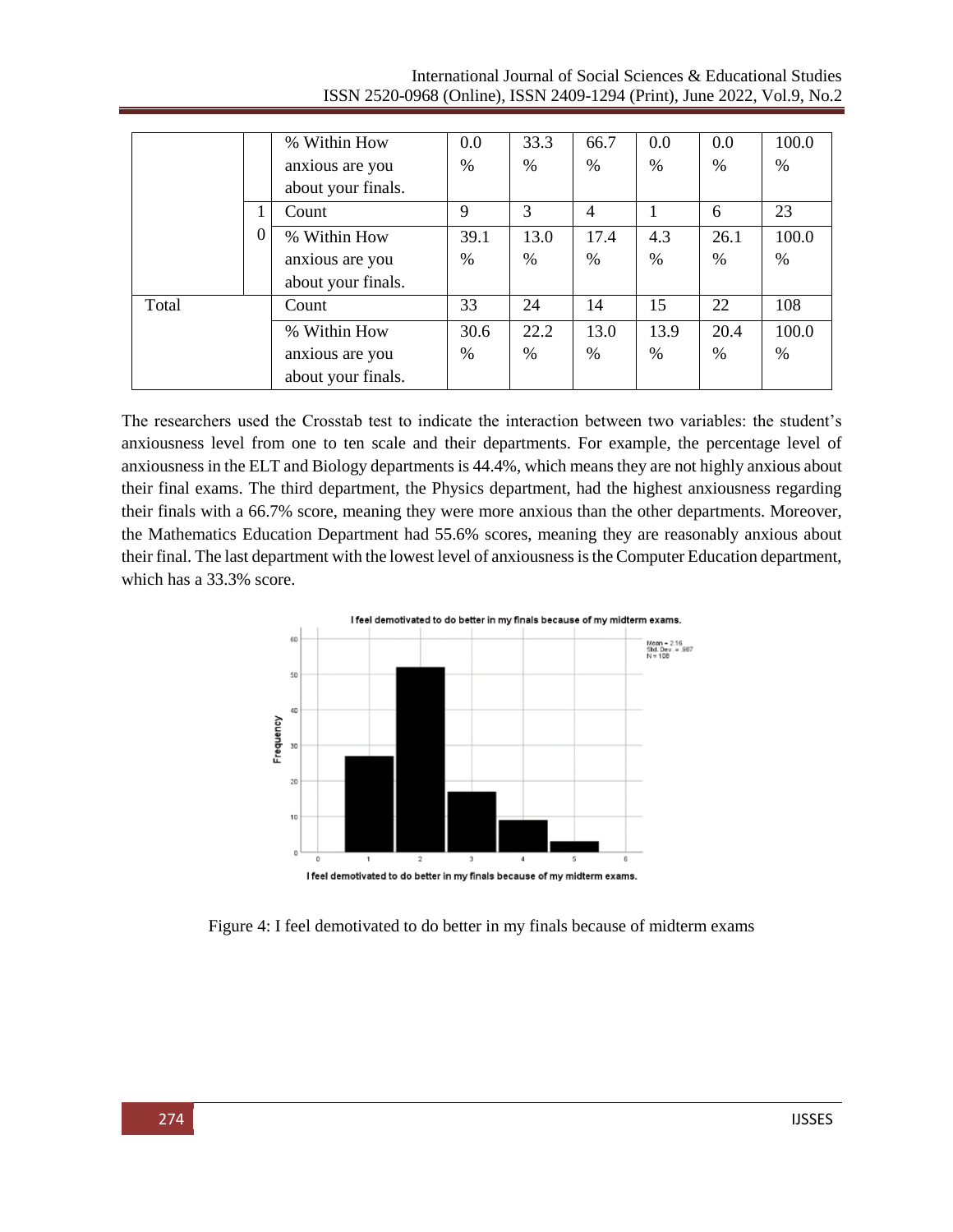

Figure 5: I feel motivated to do better in my finals because of midterm exams

Motivation was one of the basics of this paper. For that reason, the researchers asked the students to see if they got motivated or demotivated after doing their finals. The results show that the students got motivated to do better by more than 50% of the students. Both figures (4 and 5) show the exact alignment of results which are positive results showing an increase in motivation levels for doing better in their final exams after their midterms. The abnormal point of the figure (4) is that more than 25% of the students strongly disagreed with the fact that they felt demotivated after midterms. On the other hand, both figures show that the students agreed with the statement of feeling motivated after their midterms.

# **4.2 Interview Results**

The researchers also conducted a thematic analysis to reach the individual students' perceptions. The following themes have been found (development, positive washback, negative washback).

# **4.2.1 Development**

The students claimed that they needed to study more after midterm exams to get better grades in the finals. Moreover, they have developed time management skills because of the midterms. In addition, they claimed that they are more self-dependent and corrected their own mistakes by themselves. Finally, they reported that they had adopted the assessment system in their university. Furthermore, they are more familiar with the teacher's exam styles.

Most of the students stated, "It made me study more" "My grades were not good. I'm trying to study better. in response to the interview question. This student felt the importance of time management by answering "we have to be more careful about my time" for the interview question.

# **4.2.2 Positive Washback**

The midterm exams had been considered a means of motivation and encouragement. Most students claimed they are less anxious and more comfortable about their finals after midterm exams. Furthermore,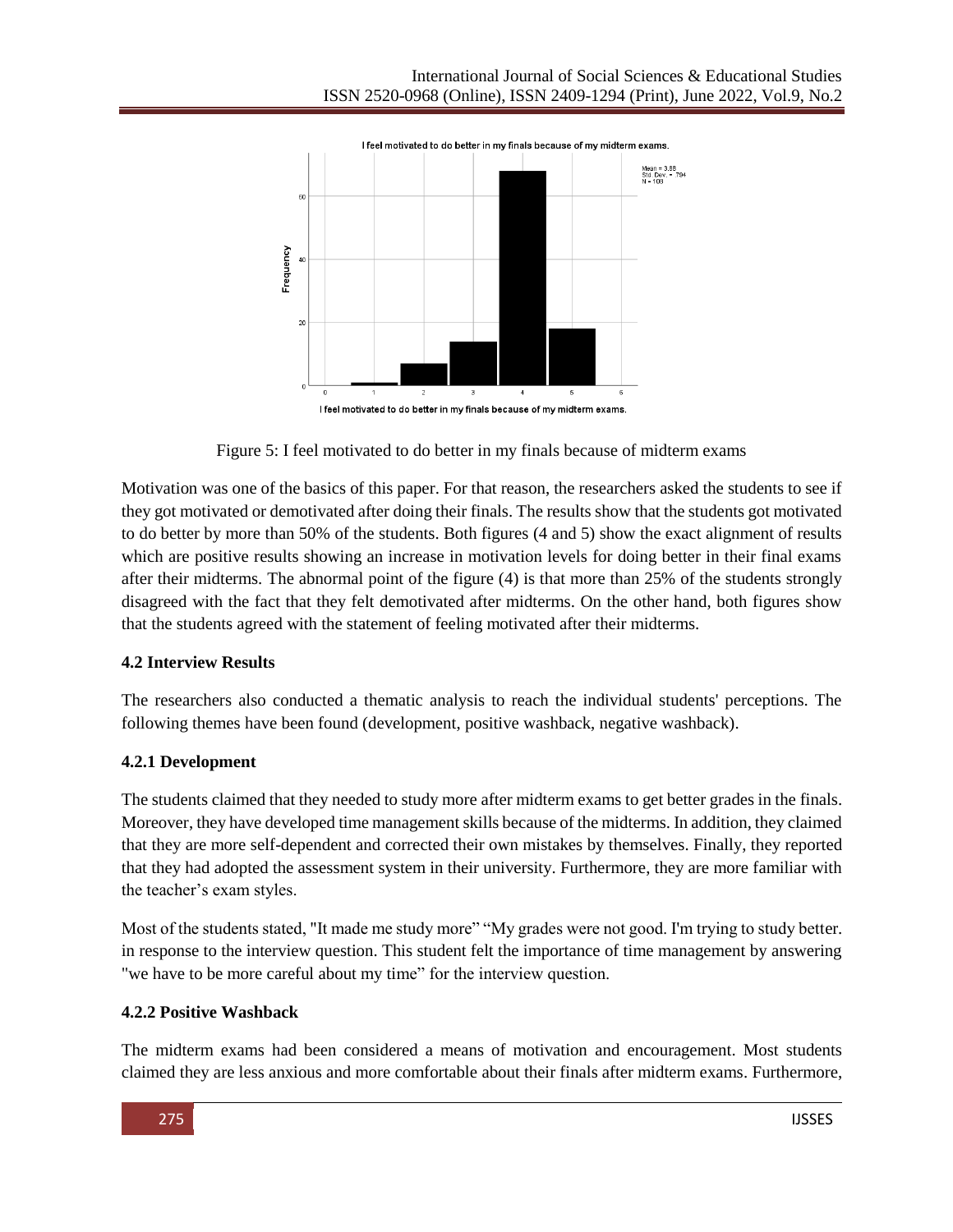many of the students were optimistic regarding final exams. They claimed that they have less stress for their finals.

Most of the students stated that they are more relaxed than before, and this is student A response that was taken as a sample "Because l feels more relaxed at the exams. In addition, the." students felt optimistic about the finals as one of the students mentioned, "My grades are good in the midterm, so I think I will be good in final too."

### **4.2.3 Negative Washback**

During the interview, few of the students had felt a negative or nothing after the midterm for their finals. Instead, they claimed that midterms were inadequate for their finals, and they had not changed their ideas. As student F mentioned, "It is almost the same for me". On the other hand, student G shared that "it was not effective."

### **5. Discussion and Conclusion**

This paper aimed to determine the students' perceptions of their finals after taking midterms. For that matter, a survey and an interview have been conducted. It was found that the hypothesis that the researchers had was incorrect, and it was proven that it was the other way around. The students had a positive perspective about their finals, unlike the hypothesis they would have a negative perspective.

Exams have always been putting pressure and anxiety on students. As (Davis, 1985) states, if the exams are well designed and are more on the creative side, they will have a productive effect on the students. On the other hand, (Loumbourdi, 2013) strongly suggests that using old-fashioned and ineffective ways of testing students will have a negative trial on students' perception of the exams. As well as constructing exam papers, Loumbourdi mentions that if the students do not feel the anxiety of the exams, they will feel it when they take those exams, which will have a negative washback on the students (2013). This statement contracts with this study, and in this study, the mean score of those students that said they felt better after doing their exams is 3.95 scores. The score was five lacerate scale scores that ranged from strongly disagree to agree strongly, which means that 3.95 is agreed on the scale. The students felt better about the final exams after their midterms. For approving the result, the same question was asked differently. The two questions aligned with each other, and the same result was achieved. The mean score was 1.98 for the second question asking the students about their feeling if they feel worse after midterms. On a scale of one to two, a five, this score means that the students disagreed with the statement of feeling worse.

According to the survey and the interview, it has been found that the participants had positively changed their perceptions. They see the examinations as a tool of motivation. After the midterms, they boosted their participation by 60%. These results align with a paper published by (Rayan, Rayan, Arbuthnot& Samuels, 2007), stating that tests motivate students.

Anxiety affects both students and teachers, as was found by (Loumbourdi, 2013), but only students have been focused on in this paper. The Crosstab test shows that all the departments at Tishk International University feel some kind of anxiety for their finals which is quite normal for human nature. The majority of the departments show less than 50% anxiety level out of 100%. On the other hand, only two departments